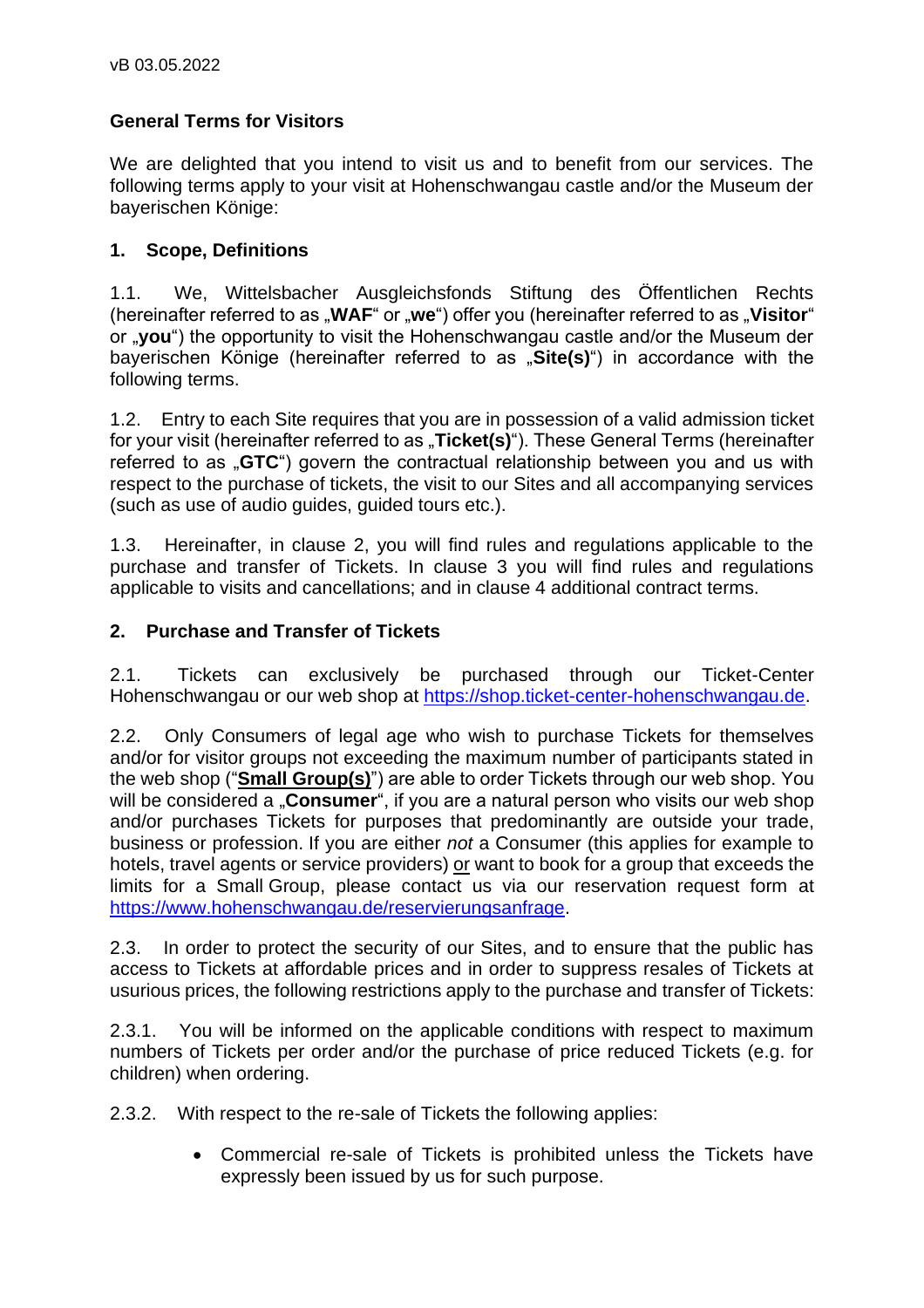• For all instances of re-sale the following applies: Tickets may not be resold at a price which is higher than the ticket price printed on the Ticket plus actual additional fees charged for the purchase of the Ticket. Tickets may not be resold through online auction platforms or ticket exchanges.

2.4. Tickets, and the right of entry embodied therein, may only be transferred in full compliance with all limitations stated in clause 2.3. In the event of non-compliance, we reserve the right to (a) reject Ticket orders, (b) cancel Tickets and refuse entry to the Site to the Ticket holder or remove the Ticket holder from the Site without financial compensation and/or (c) exclude the person(s) responsible from future access to our Sites.

# **3. Visits, Cancellations, Refunds, Late Arrival and None Arrival**

3.1. Entry to each Site requires that you are in possession of a valid Ticket and can establish, by an ID or other documentation, that you meet any further criteria for use of the Ticket (e.g. with respect to age or other criteria for price reduced Tickets).

3.2. Your visit to the Site and, in particular, whether and to which extent photos, videos or audio recordings are admissible, will be governed by the Site's house rules as published on the Site. You are in any event required to be considerate of other visitors. Visitors who do not comply with these rules may be removed from the Site without financial compensation and excluded from future access to the Site.

3.3. You should be aware that Hohenschwangau castle is a historic building with stairways, railings, walls, corridors and paths which may not fully comply with current standards. We may not always be able to remove snow and ice from, and grit, all external stairways and paths in winter conditions. Each Visitor is responsible to protect himself against risks which may arise therefrom and to ensure that his physical condition and clothing are appropriate for a visit.

3.4. Except as provided in clause 3.6 and 3.7, it is not possible to cancel or return Tickets for a refund of the admission fee and/or reimbursement of additionally paid costs or service fees.

3.5. When Tickets are issued for a specified time slot for a visit or tour, Visitors arriving late shall have forfeited their right of access. It is your risk and responsibility to arrive on time. If we are ready and able to perform and you do not appear on time, you are in default of acceptance regardless of any fault on your part. The risk of not being present in time, also due to force majeure (travel risk), lies with you.

3.6. In case of cancellations according to clause 3.4, late arrival according to clause 3.5 or non-appearance, the right of access shall be considered forfeited. In this case, you can generally not demand a reduction or refund of the admission fee or reimbursement of additionally paid costs or service fees. Exceptions to this rule apply only where there is no default of acceptance as stated in clause 3.5 (e.g. because admission at the agreed time is not possible for reasons for which we are responsible), or if and to the extent that you can establish that our actual loss due to the cancellation, late or non-arrival was lower.

3.7. We may cancel Tickets even without cause, provided that you receive our cancellation not later than 3 days prior to the day of visit. Later cancellations from our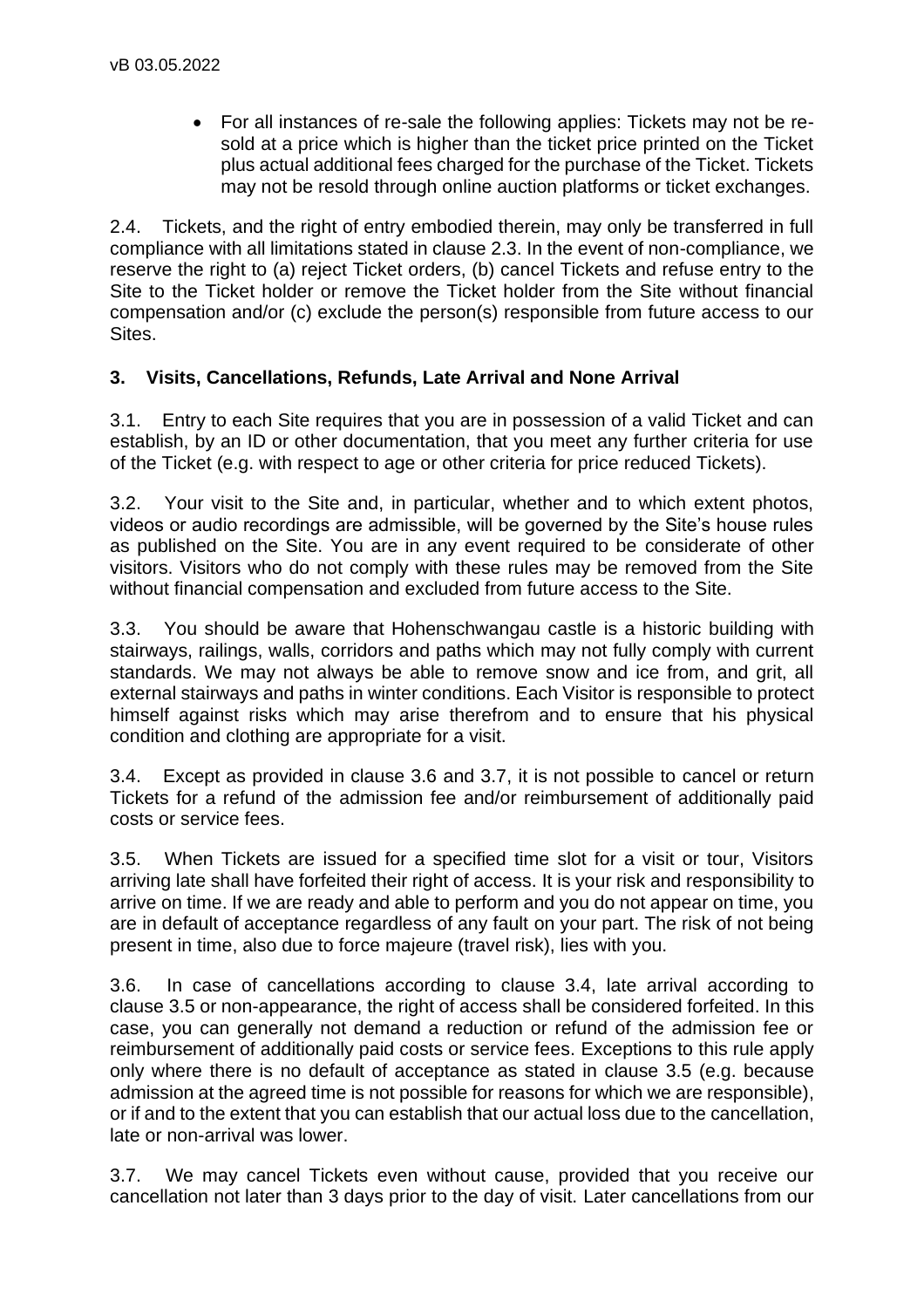side are admissible only in the event of justified cause. In the event of cancellation in accordance with this clause 3.7 we will refund the admission fee and reimburse additionally paid costs or service fees.

# **4. Other Contract Terms**

# *4.1. Errors in Issuing Tickets*

Where Tickets are sold or issued by a third party, we are not responsible for any error or non-conformity with your order.

If we should issue Tickets which do not conform with your order, we will make reasonable efforts to enable you to visit the Site in accordance with your order. If this should not be possible, you may withdraw from your order. You are responsible to check whether the Tickets conform with your order promptly after receipt thereof and to immediately contact us in the event of errors. If you should fail to check and notify in accordance with the foregoing, our liability shall be excluded to the extent that your failure has caused or aggravated loss.

### *4.2. Liability*

WAF shall be liable for damages, whether based on contract or any other legal ground, only to the extent that the damage was caused by gross negligence or willful misconduct imputable to WAF. In the event of death of a natural person or personal injury to the latter, WAF shall be liable also for ordinary negligence in accordance with statutory law. In addition, WAF shall also be liable in accordance with statutory law for a slightly negligent violation of a Fundamental Duty under the contract, but such liability shall be limited to such damage as WAF could have reasonably foreseen at the time of conclusion of the contract.

"**Fundamental Duty**" as used herein comprises all duties which must be fulfilled by WAF in order to enable consummation of the contract and the achievement of its purposes and the fulfillment of which the Visitor may reasonably expect in view of the content and purposes of the contract such as the duty to consummate the contract in a timely manner and a manner which does not endanger the life or health or personal property of the Visitor and its affiliated persons.

Any mandatory liability under the Product Liability Act and/or arising from a guarantee of properties of products shall remain unaffected.

This clause 4.2 shall not be construed to shift the statutory burden of proof in any way.

### *4.3. Force Majeure*

We cannot be held responsible if your visit should be excluded or inhibited by force majeure. The term force majeure shall include, without limitation, strike, demonstrations and improper behavior by other visitors.

#### *4.4. Governing Law*

Our contractual relationship shall be subject to the laws of the Federal Republic of Germany. The United Nations Convention on Contracts for the International Sale of Goods (CISG) shall not apply.